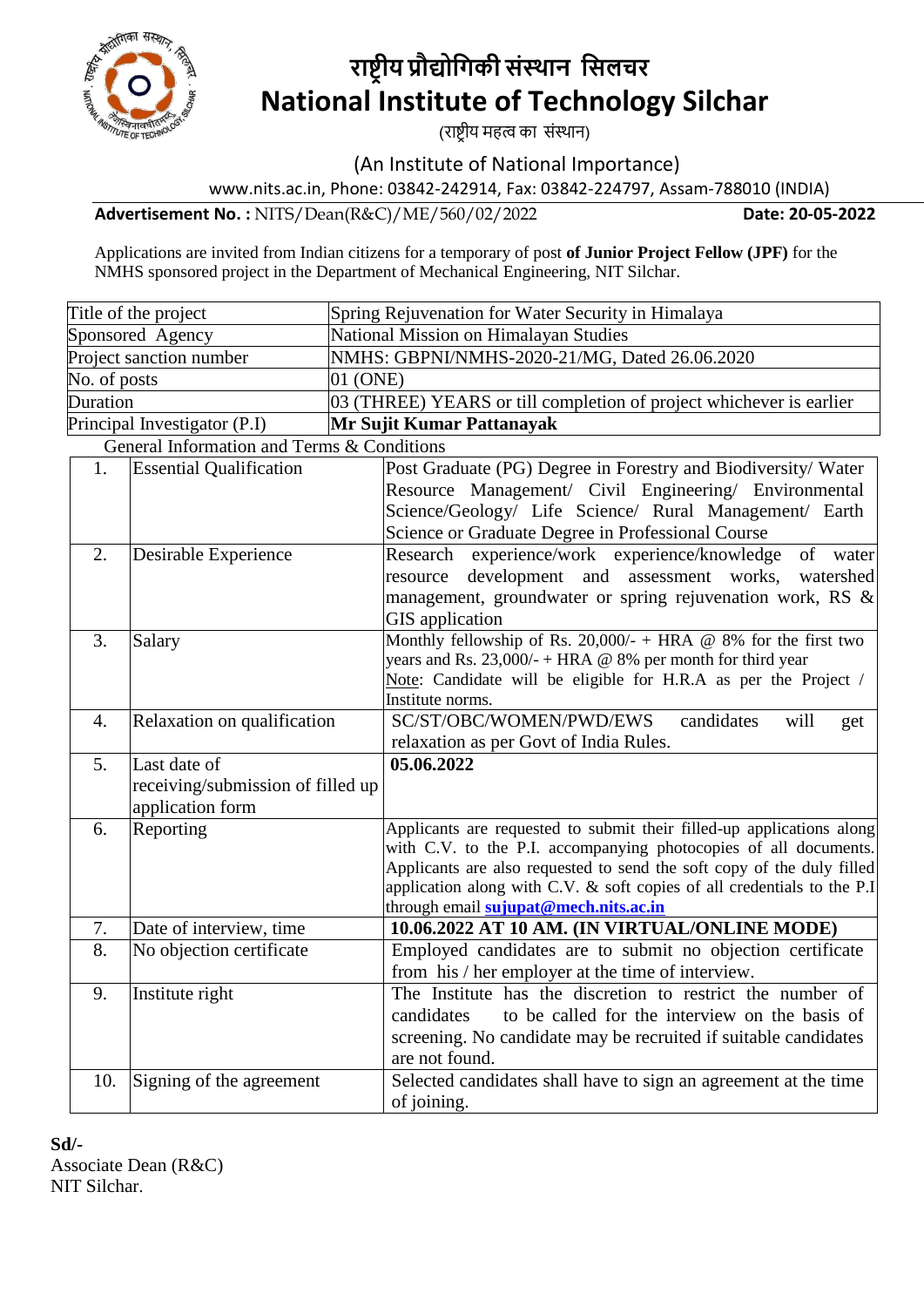National Institute of Technology Silchar

## FORMAT of APPLICATION

## For **Junior Project Fellow**

Paste recent passport size colored photograph

1. Advertisement no....................................................dated:

2. Title of the Project- ………………………..……………………………………………

…………………………………………………………………………………………

- 3. Department:
- 4. Name of the applicant (in block letters):
- 5. Father's/Husband's Name:
- 6. Date of Birth (DD-MM-YYYY):
- 7. Age as on 05-06-2022 :
- 8. Postal Address:

E-mail: Phone no.:

- 9. Permanent Address:
- 10. Nationality:
- 11. Marital Status:
- 12. Whether belongs to SC/ST/PwD/OBC/EWS: (If yes, attach certificate):

# 13. Educational Qualification: (Starting from Class X)

| Exam.<br>passed | Board/University | marks<br>$/$ CPI | Divi % age Year of<br>sion of passing | Subjects |
|-----------------|------------------|------------------|---------------------------------------|----------|
|                 |                  |                  |                                       |          |
|                 |                  |                  |                                       |          |
|                 |                  |                  |                                       |          |
|                 |                  |                  |                                       |          |
|                 |                  |                  |                                       |          |